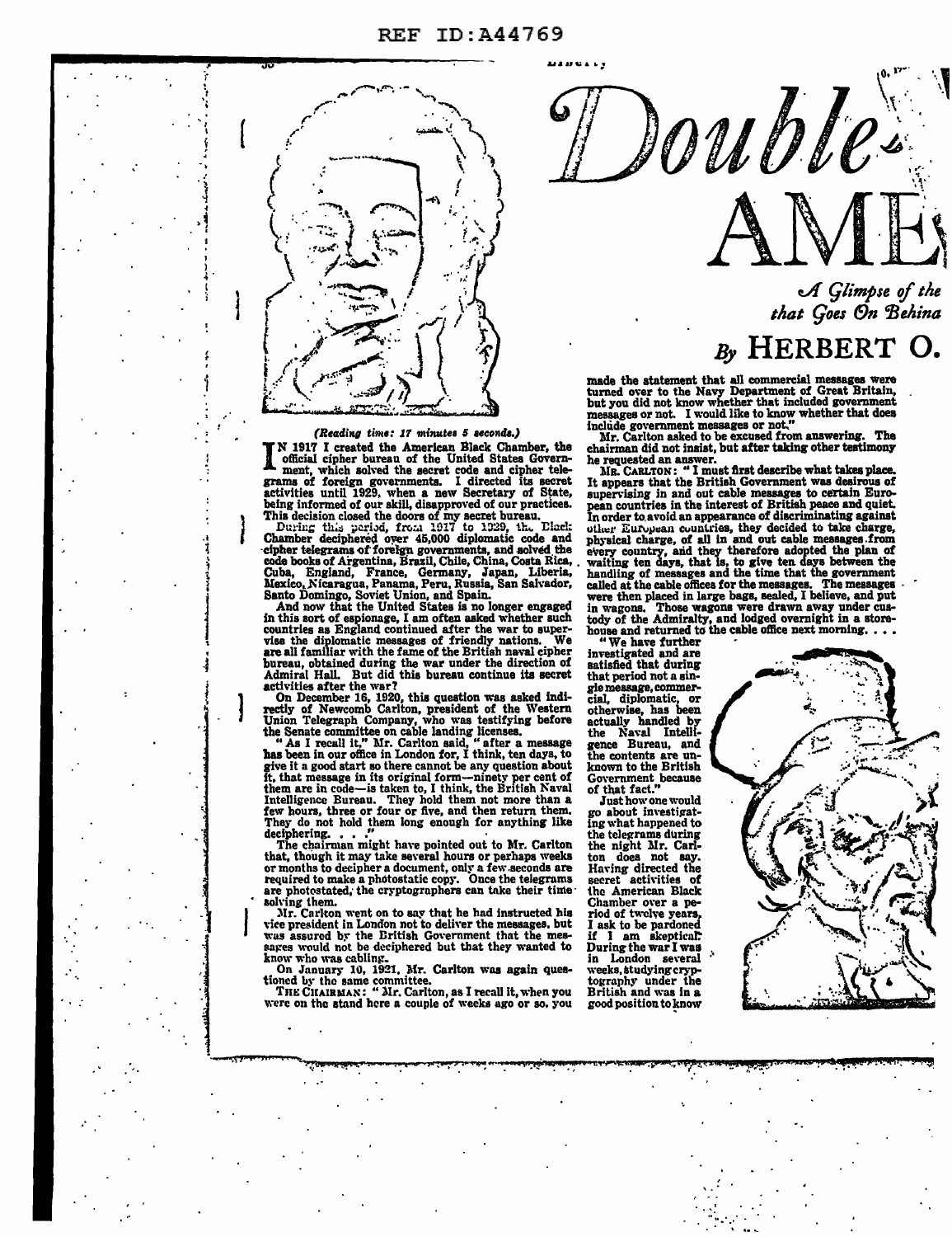#### ID:A44769  $REF$



YARDLEY

something of the espionage methods of the Admiralty cipher bureau.<br>Cipher bureau.<br>Clarence H. Mackay, president of the Postal Telegraph-

Cable Company, testifying before the same committee, said:

Since censorship ceased the British Government have not consume that the british covernment have<br>required us to turn over all messages ten days after they<br>have been sent or received. This is a right which they<br>claim under the landing licenses they issue to all cable<br>compani

Mr. Mackay did not say that the British made no attempt to decipher the messages.

In any case, members of our diplomatic corps tell a In any case, memoers or our uplomatic corps tell a story that hardly fits into Mr. Cariton's picture. They take it as an accepted fact that Great Britain attempts to decipher our messages—take it good-naturedly, as most di

"A S you know," he said, "code words are often garbled<br>in transmission and cannot be deciphered. One day Washington cabled us in London, asking that we confirm<br>and repeat several code words in a message that had been dispatched a few hours earlier. The original code message had been sent to the British authorities for transmission, and through an inadvertence we had not retained a copy. So we telephoned them to return the original at once.<br>Evidently a new clerk answered the telephone, for he re-Died, 'That message isn't here. It's over at the Admiralty.'"

The secretary leaned back in his chair and laughed long and loud at this. I thought it amusing myself. How-<br>ever, someone must have overheard the new clerk, for shortly thereafter he telephoned the embassy to say that he was mistaken about the message being at the Ad-

miralty. They had found the message and were re-<br>turning it to the embassy.<br>"Of course " concluded "Of course," concluded<br>the secretary, "what actually happened is that they realized the cierk<br>had tipped their hands. and sent an urgent call to the Admiralty to rush the telegram back to us.

But whether Mr. Carlton was overoptimistic or not, the American Black Chamber was not so for-<br>tunate as to have wagonloads of code and cipher messages delivered to it under naval escort. Our

cable lines are not controlled by the government, and there were therefore periods when it was difficult to obtain copies of the telegrams of foreign governments. Often it was necessary to resort to dangerous espionage.<br>Th 1927, however, things were running smoothly, when suddenly my informant in Washington stopped sending me copies of Japanese code messages, except one now<br>and then. This was during the crisis in China, when Washington was especially concerned about the intentions of Japan and England. Back in 1919 I had broken the Japanese diplomatic codes. From 1919 to 1927 we had<br>deciphered something like 10,000 Japanese diplomatic dentisties and broken close to thirty different Japanese<br>codes---this, of course, in addition to our other work.<br>Japan was one of the few governments that Washington<br>was interested in at all times. For this reason, aside f the Chinese crisis, I wrote my informant after a couple the outliers crisis, a wrote my introduced that only a few Japa-<br>nese messages. He replied that only a few were being<br>filed with the cable companies in Washington. I doubted<br>this and immediately took the midnight to Washin where I questioned him closely.

"I THINK the Japanese Embassy is sending its mes-<br>I sages in some other manner," he told me. "But in order not to arouse suspicion they file a telegram now

and then with the cable companies here."<br>"But what of the telegrams they receive from Tokyo?" I asked.

"I have sent you everything, both received and sent cables," he assured me.

"But there haven't been a dozen telegrams in the last<br>three weeks," I protested... "During the crisis in China there should be a large file."<br>
"I can't help that," he said. "They are not being filed

here in the name of the Japanese Embassy.

I was bevildered at this information, but a few days<br>later I received a communication from my government<br>that seemed to explain the situation. Japan evidently had<br>adopted a most amazing and illegal method of sending diplomatic dispatches to and from Tokyo and Washington.

The letter contained several code telegrams and sheets<br>of data, and stated that these had been turned over to the War Department by the coast guard which was intercepting rumrunner wireless messages on the Pacific coust.

The messages had been intercepted on a wave length of about fifty-five meters between 5 and 6 A. M., Pacific<br>time. They were evidently transmitted on a fixed schedthe for the sending operator gave no call or signature.<br>But suddenly, without warning, there flashed "RK3 to **[CONTINUED ON NEXT PAGE]** 

bert in a scene from ts of a Secretary.

Aid

Marshall and Clau-

comes a social secretary. I canmuch for the story, except that<br>weak as a gangster's alibi. The<br>Claudette Colbert is utterly here.

### s know that-

old Lloyd is at work on a new . built about a boob who breaks  $\frac{1}{2}$ novie studio?

and three-star pictures last six months

-Street Scene, Bad Girl, The Lieutenant, Skippy, The Fron

he Spider, Waterloo Bridge. est Flight, Alexander Hamilton, as You Feel, The Common Law, . Sporting Blood. Laughing Sin-<br>orbidden Adventure. The Man in sion, Night Nurse, Smart Money, Long Legs, Always Goodbye. A<br>Soul, Indiscreet. Svengali, The Enemy, A Connecticut Yankee.<br>
:illionaire, Dirigible. Tabu. Be-<br>
:fice Doors, Charlie Chan Carries rangers May Kiss, Dishonored.

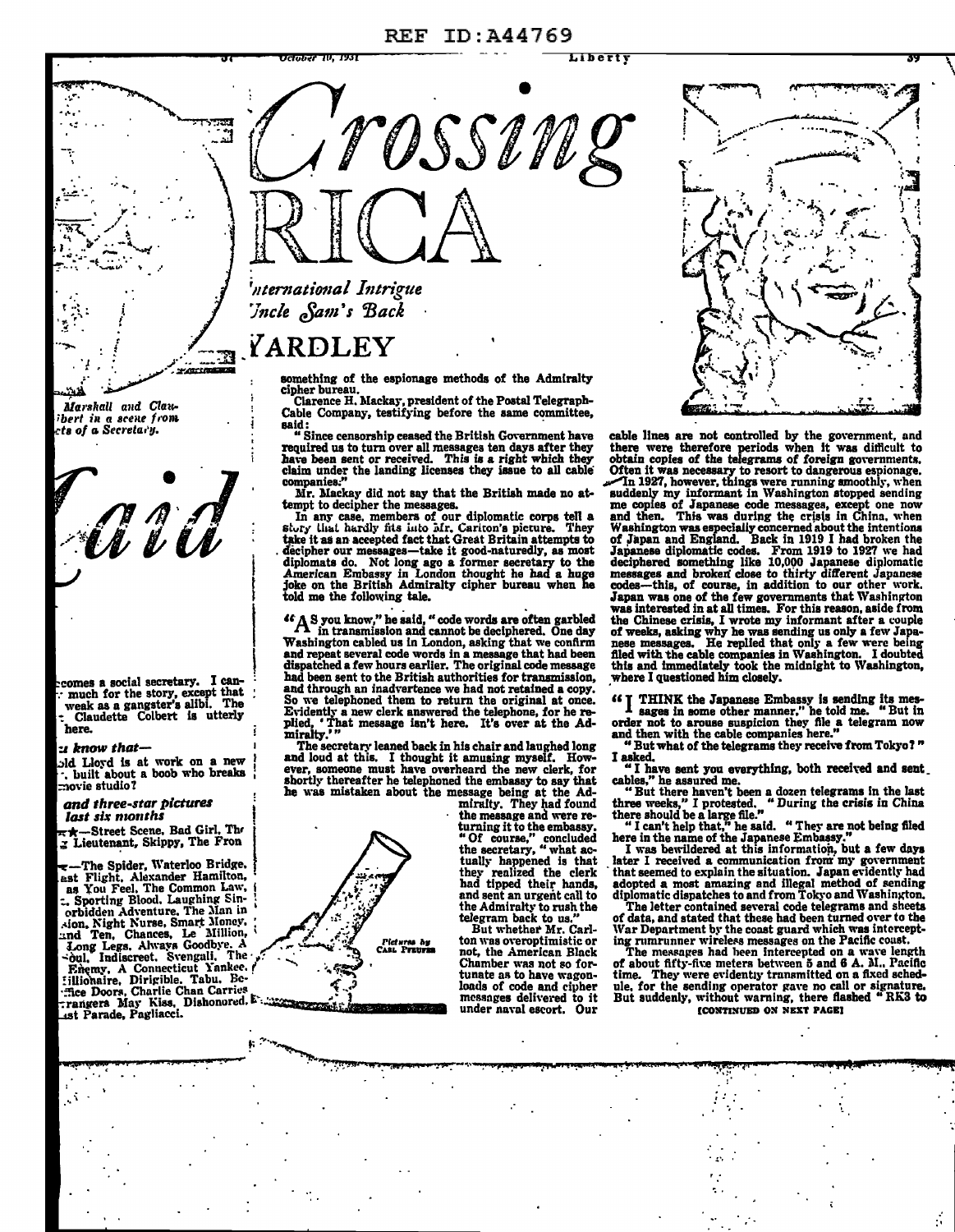## [ DOUBLE-CROSSING AMERICA]

LContinued from page thirty-nine J<br>RP7." Then followed rapicury several messages with no address or signature. At the end there was silence for a few seconds, then the other station signaled "RP7 to RK3," and followed with a series of messages. There was no acknowledgment. The air was suddenly still, and not until twenty-four hours later would the signals again be heard.

Typed at the bottom of each message were notes by the the Chinese situation.<br>coast guard intercepting operator: This gave us no clue as to their destination, for it is the

The above is certain to be correct for the signals were ex-<br>ceptionally loud, but the check doesn't agree nor the numbers.<br>Unable to hear RP7 this watch.

fifty meters. Signals barely readable. Station already trans-<br>mitting when tuned in and did not sign call at end of message.

mitting when tuned in and did not sign call-at end of n RKS sent the first message and then signaled " AR," meaning "I have finished, go ahead." RP7 transmitted, but our 1ignaled "AHR," meaning" Another here," and tranamitted Part 2 of inclosure, not sending any address or signature. The State to the Japanese Foreign Office. It looked to me<br>He signed off with "NM," meaning "No more." all this seemed to me conclusive proof that Japan had<br>These t

The intercepted messages were in ten-letter code groups. The following few lines will serve as an example:

FAFEOZIDNY VAFEITQUPU EXAPAJJAJI

AGENCICIJI FOLOUKRAAZ OJEGJEGLU-<br>· ATNIOWUDJI....

r<br>L

l j ! t ) I *i* 

 $\ddot{\cdot}$ 

I had read the report and the operator's comments hurriedly without paying any attention to the cipher messages. When I looked at them, my heart stood still. They hurriedly without paying any attention to the cipher mes-<br>sages. When I looked at them, my heart stood still. They partment equipment for high-frequency interception was<br>were Japanese diplomatic code messages I Japan had d covered that. we were reading her messages and had

established communication with Tokyo through highfrequency transmission. Such a step was illegal, a grave bn!ach of international Jaw. . They were, without question, encoded in what we called

Jbb code, the twenty-eighth Japanese code we had broken since my original solution. I at last took the messages into the Japanese Department of the Black Chamber,

until twenty-four hours later would the signals again be<br>heard.<br>Investigation, so the report said, disclosed the fact that the mysterious calls, RP7 and RKS, were signals for only phrases here and there could be read, but They told me the telegrams were so badly garbled that e mysterious calls, RP7 and RK3, were signals for only phrases here and there could be read, but they were sufficiently clear to show the subject matter, which was Typed at the bottom of each message were notes by the the

custom of Tokyo to keep all embassies informed on inter-

nable to hear RP7 this watch.<br>The above code groups were intercepted on approximately THE messages therefore might be from Peiping to The above code groups were intercepted on approximately THE messages therefore might be  $\perp$  Tokyo, or from Tokyo to Washington, London, Paris, or any other post. However, one of the telegrams was not encoded in Jbb code, but in Jw, an English-language code which the Japanese had compiled for encoding Engli of State to the Japanese Foreign Office. It looked to me like a Washington-Tokyo telegram.

These two stations apparently work on fixed schedule every<br>morning from 5 A.M. to 5:30 A.M., Pacific coast time.<br>our soil.<br>The intercepted messages were in ten-letter code I felt some hesitancy in sending my deductions to our soil.<br>I felt some hesitancy in sending my deductions to Wash-

ington. It might lead to very serious consequences. War had often been declared for less. However, there was nothing to do but report my findings. In making my report I urged Washington to attempt to locate the station by the use of a radio goniometer, which is an instrument I bad read the report and the operator's comments that shows the direction from which the wave emanates.



had secretly erected a Wi States. I was ordered to <sup>1</sup><br>structions to bring the ev 1:-n.orandum. When I shov the English-text telegram ;<br>my informant had told me t longer filed their messages rendily agreed with my r<br>looked serious indeed.

Ou my way back to New<br>means of getting positive stations. For over a year<br>prefaced their code telegr: From the text of the telegr ters had nothing to do wi<br>For this reason no one cor tempt to find out what they

The first few letters, FA of the message already que groups. Now it suddenly of groups. Now it suddenly o decipher these groups, and the telegrams, I could then passing between WashingtA ton-Tokyo telegram numbe this mysterious intercept, Tokyo-Washington, 60. No• Reference Code and discov tion has a number a great or 50-say 10 or 200-then not a message passing bet<br>On the other hand, if the se 40 or 50, I have good proof tion on our soil.

THE Congressional Limit delphia when this thou, my mind. What had those gram looked like? I had looked in Could I decipher them? awaited my arrival in New~ had unlocked my safe and s topped desk a sheaf of Japan<br>The process of decipher

success proved barren of di cal details.

Having constructed the turned to the intercepted me with misgivings. Would m<br>that Japan had erected a v States? I began to decip One was enough.

> FA FE OZ ID 86

I now had the answer to<br>telegrams were not Washi were transmitted between intercepted message just o the serial number is  $186.1$ number for approximately<br>that from Tokyo to Washi that the RK3 and RP7 wirel

Washington and Tokyo.<br>
I gave a sigh of relief, it<br>
cause of a great deal of any<br>
ceived my report I think the<br>
ings that they forgot to cea<br>
But this did not end the

that the Japanese Embassy less, why were they not fi established lines? I went determined to find out. Wh<br>on whom I had depended i

the whole story.<br>" Now," I asked, " how do the Japaneso Embassy is ft

" Maybe Blank is puttin<br>said with a smile.<br>"Well, you know more a man."

·---~~ ......... --:pr~·-~.~-"'"'""""'

·-.,..,.

**[CONCLUDED]**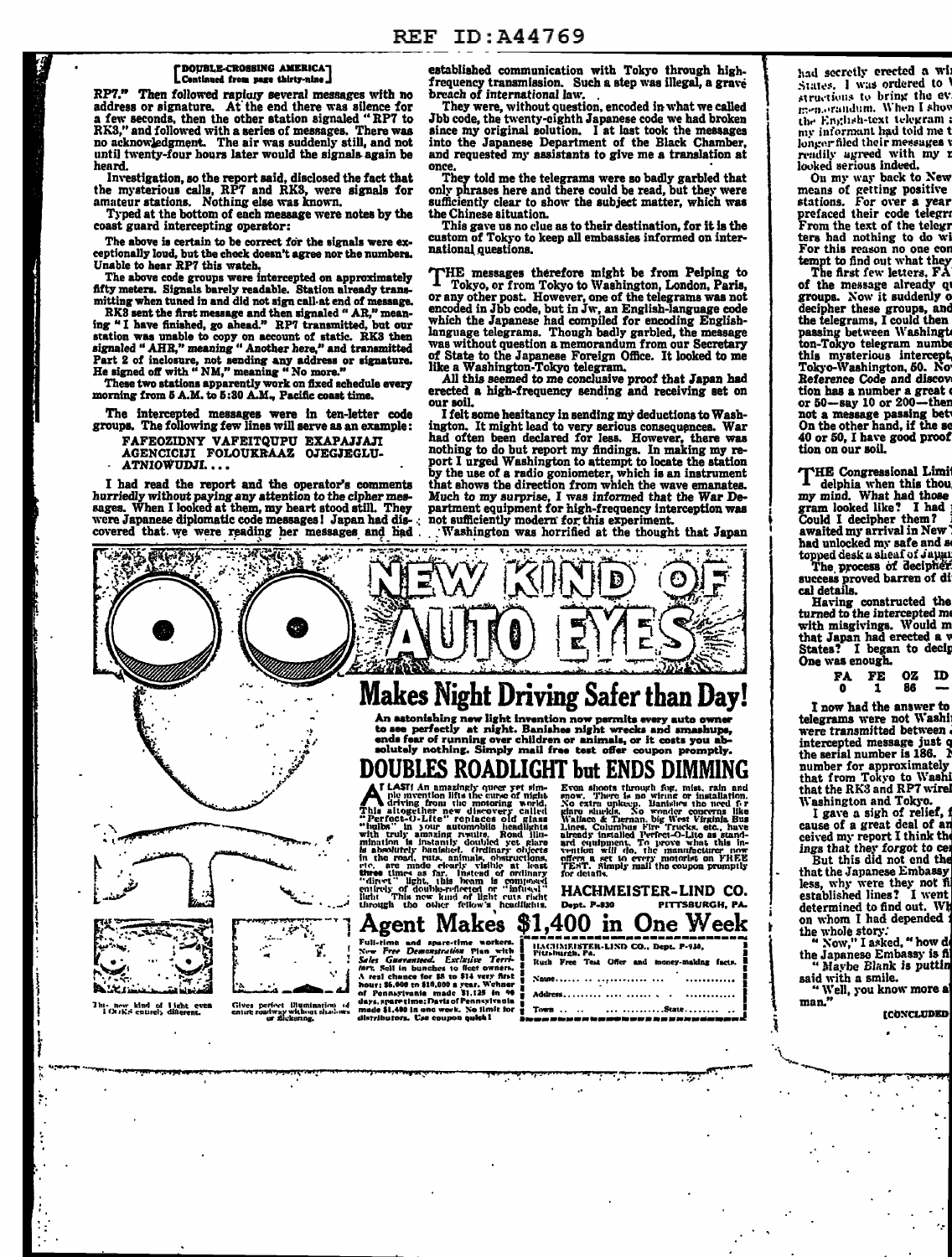#### ID:A44769 **REF**

## 10. 1931

highgrave

called oroken 533509 mber. ion at

d that r were h was ís the

inter-

ing to Paris. as not e code iglish**essage** reta rv to me

ın had set on .<br>Wash-

War . War<br>e wa<mark>s</mark> ny retation ument nates. ar.Den was

Japan



ay! ups,<br>ab-<br>stly. **ING** 

and vertex<br>asim and<br>meed forms like<br>inla Bus<br>c., have<br>this in-<br>repromptly<br>romptly<br>romptly

CO. SH, PA. eek

facts. . . . . . .

. . . . . .

#### October 10, 1931

## Double-Crossing America -  $B<sub>y</sub>$  Herbert O. Yardley

had secretly erected a wireless station in the United I was ordered to Washington at once with in-States. structions to bring the evidence on which I based my memorandum. When I showed them the decipherment of the English-text telegram and explained personally that<br>my informant had told me that the Japanese Embassy no<br>longer filed their messages with the cable companies, they readily agreed with my memorandum. The situation looked serious indeed.

footed serious indeed.<br>On my way back to New York I thought of ways and<br>means of getting positive proof of the location of the<br>stations. For over a year the Tokyo Government had<br>prefaced their code telegrams with a series ters had nothing to do with the messages themselves. For this reason no one considered it worth while to at-

For this reason no one considered it worth while to attempt to find out what they meant.<br>The first fault while the meant of the mean of the measure already quoted are the indecipherable groups. Now it suddenly occurred to Reference Code and discover that the telegram in quesstored to has a number a great deal larger or smaller than 40<br>or 50—say 10 or 200—then I am fairly certain that it is<br>not a message passing between Washington and Tokyo.<br>On the other hand, if the series number is approxima 40 or 50, I have good proof that Japan has erected a station on our soil.

THE Congressional Limited was pulling out of Phila-<br>
'delphia when this thought suddenly flashed through<br>
my mind. What had those first few letters of each-sele-<br>
gram looked like? I'had 'paid little attention to them.<br>
Co a watted my arrival in New York, and was not happy until I<br>had unlocked my safe and scattered before me on my flat-<br>topped desk a sheaf of Japanese diplomatic code telegrams.<br>The process of deciphering was intricate, and a

cal details.<br>
Having constructed the table to my satisfaction, I<br>
Having constructed messages between RP7 and RK3<br>
with misgivings. Would my table confirm my deduction<br>
that Japan had erected a wireless station in the Unit One was enough.

|  |  | FA FE OZ ID NY VA FE IT     |  |  |
|--|--|-----------------------------|--|--|
|  |  | $0$ 1 $86$ - 18th my 1 $81$ |  |  |

I now had the answer to my problem. The mysterious<br>telegrams were not Washington-Tokyo messages. They<br>were transmitted between Japanese posts. Although the<br>intercepted message just quoted was sent February 13,<br>the serial n Washington and Tokyo.

Washington and Tokyo.<br>I gave a sight of relief, for I had innocently been the<br>cause of a great deal of anxiety. When Washington re-<br>ceived my report I think they were so relieved at my find-<br>ings that they forgot to censur on whom I had depended for information and told him

the whole story.<br>" Now," I asked, " how do you account for the fact that<br>the Japanese Embassy is filing no telegrams? "<br>" Maybe Blank is putting something over on you," he

**ICONCLUDED ON NEXT PAGEI** 



CLARA EIMBALL YOUNG--who recently made her initial talking pic-<br>ture, Kept Husbands, for Radio Pictures, after an absence from the acreen Kopt Husbands, for Radio Pictures, after an<br>my years. Who would dream, looking at this rece ext picture, that she is 38!

# W,  $\lim 38$ **CLARA KIMBALL YOUNG**

## Famous screen favorite says no woman need look her age

"T REALLY am 38 years<br>I old," says Clara Kimball<br>Young, beautiful screen star, "and I don't mind admitting it because nowadays it isn't birthdays that count.

"The - woman who knows how to keep the lovely sparkling freshness of youth can be charming at almost any age. Stage and screen stars, of course, must keep their youthful charm. It's youth that wins hearts and youth that holds them.

"Above everything else, stage and screen stars guard complexion beauty. They know that a skin softly smooth and

clear always has irresistible appeal.

"Several years ago I discovered that regular care with Lux Toilet Soap would do wonders for my skin, and now that I have returned to the screen, I depend on the gentle lather of this nice soap to keep my skin youthfully smooth and<br>fresh."

## How 9 out of 10 Stars guard Complexion Beauty

This lovely favorite is only one of the hundreds of Hollywood actresses who use Lux Toilet Soap regularly.

Of the 613 important actresses there, including all stars, actually 605 depend on this fragrant, white soap to keep their skins youthfully smooth. Surely you will want to try it!

said with a smile. "Well, you know more about him than I do. He's your  $|LuxToilef$  Soap-10.